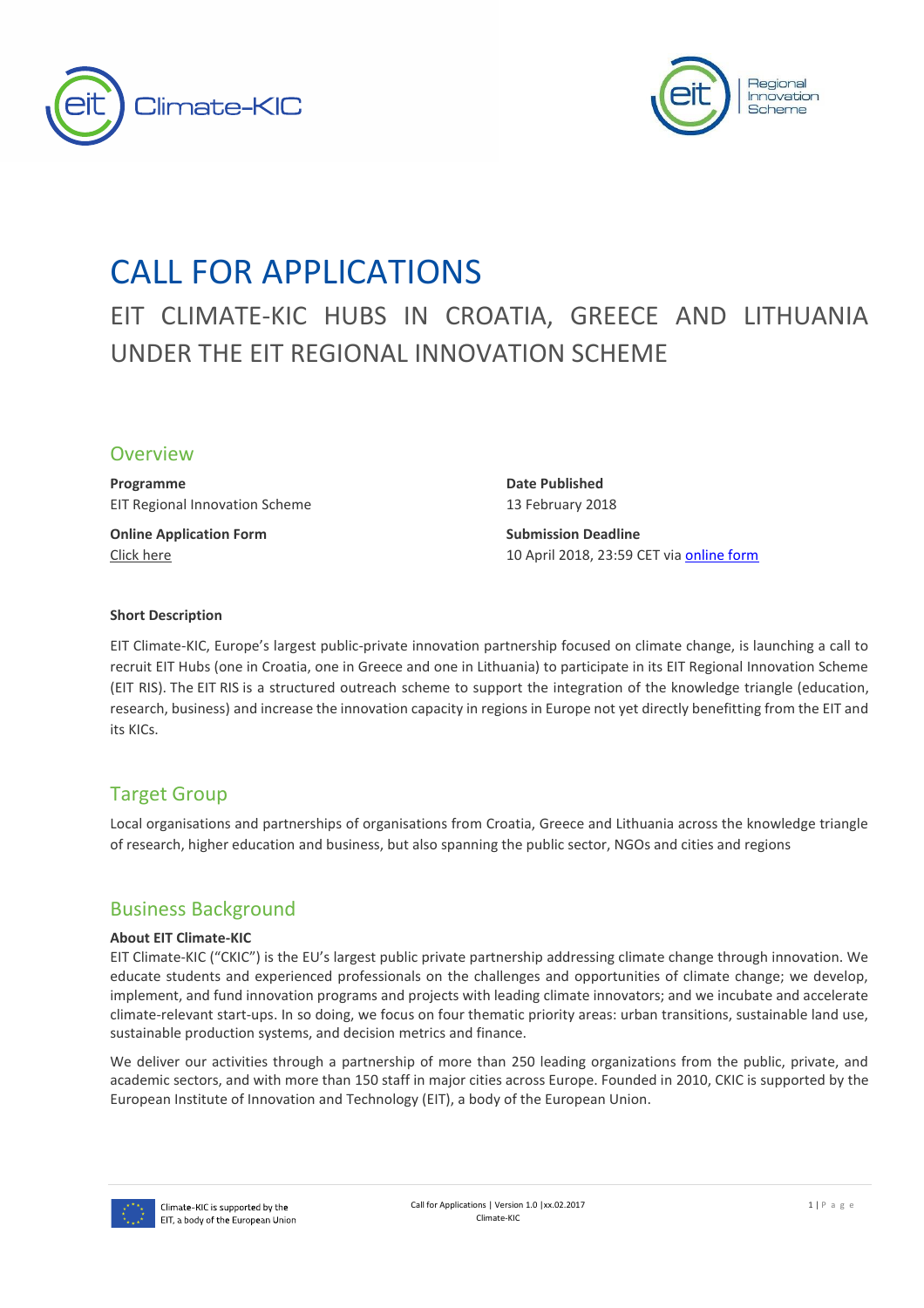#### **About the European Institute of Innovation and Technology (EIT)**

Innovation is the key to growth, competitiveness and social well-being in the 21st century. The capacity of a society to innovate is crucial in an ever more knowledge-intensive economy.

The European Institute of Innovation and Technology (EIT) aims to enhance Europe's ability to innovate, which translates into adapting quickly to the fast pace of development, being one step ahead in providing solutions to rapidly emerging societal problems and developing products that meet the demands and desires of consumers.

Europe is facing a significant innovation challenge, where despite an excellence research base, dynamic companies and creative talent, good ideas are too rarely turned into new products or services. Europe needs a real change of mind-set towards the promotion of a more innovative and entrepreneurial culture.

The European Institute of Innovation and Technology (EIT) is a body of the European Union based in Budapest, Hungary. It was established by the Regulation (EC) No 294/2008 of the European Parliament and of the Council of 11 March 2008. It became operational in 2010 in its premises of the [EIT Headquarters.](https://eit.europa.eu/eit-community/eit-headquarters) The EIT currently employs approximately 50 members of staff and its Interim Director is Martin Kern since 1 August 2014.

EIT Climate-KIC is one of the current six Knowledge and Innovation Communities (KICs) set up by the EIT:

| EIT Climate-KIC         | http://www.climate-kic.org |
|-------------------------|----------------------------|
| <b>EIT Digital</b>      | https://www.eitdigital.eu  |
| <b>EIT Food</b>         | https://www.eitfood.eu     |
| <b>EIT Health</b>       | https://www.eithealth.eu   |
| <b>EIT InnoEnergy</b>   | http://www.innoenergy.com  |
| <b>EIT RawMaterials</b> | https://eitrawmaterials.eu |
|                         |                            |

You can find out more about the European Institute of Innovation and Technology on its website:<https://eit.europa.eu/>

#### **About the EIT Regional Innovation Scheme (EIT RIS)**

The EIT Regional Innovation Scheme (EIT RIS) is the EIT Community's outreach scheme. The scheme enables the transfer of good practices and know-how from the EIT's unique approach to boosting innovation. The EIT Regional Innovation Scheme was introduced in 2014 to share good practices and experience emerging from EIT Community activities and to widen participation in our activities across Europe.

The objective of the EIT RIS is to contribute to boosting the ability to innovate of countries and regions in Europe that belong to the groups of so-called 'modest and moderate' innovators (according to the [European Innovation](http://ec.europa.eu/growth/industry/innovation/facts-figures/scoreboards_en)  [Scoreboard\)](http://ec.europa.eu/growth/industry/innovation/facts-figures/scoreboards_en).

Each KIC designs its own EIT RIS Strategy, fully aligned with its objectives and activities. EIT Climate-KIC started to implement the EIT RIS in 2014 – since then we have gradually extended our geographic reach. Our EIT RIS currently covers nine countries: Bulgaria, Cyprus, Estonia, Latvia, Malta, Portugal, Romania, Serbia and Slovenia. In each of the countries we work with a partnership of organisations across the Knowledge Triangle of business, research and education. In 2017 we have designated EIT Climate-KIC Hubs in each of the countries to cooperate with local innovators - individuals (e.g. students, researchers, entrepreneurs) and organisations (e.g. SMEs, universities, research labs, regions, NGOs and cities) - in our activities in education, business creation and acceleration, and innovation-driven research.

Find out more about the EIT RIS:

<https://eit.europa.eu/activities/outreac/eit-regional-innovation-scheme-ris>

EIT RIS Guidance Note:

[https://eit.europa.eu/sites/default/files/eit\\_ris\\_guidance\\_note\\_2018-2020.pdf](https://eit.europa.eu/sites/default/files/eit_ris_guidance_note_2018-2020.pdf)

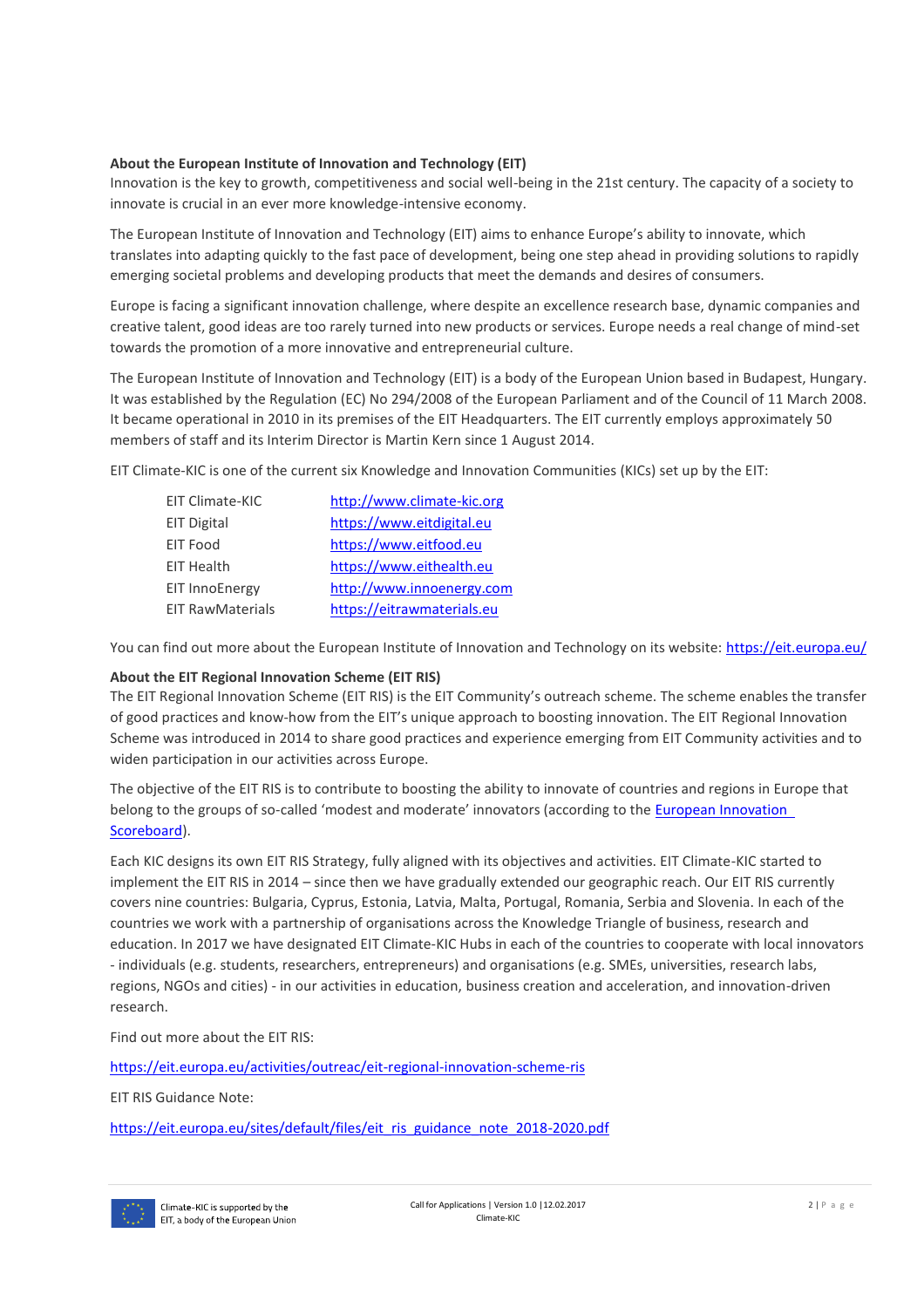# About EIT Climate-KIC's Regional Innovation Scheme

#### **Gepgraphic Scope and Complementarity with our Strategy**

EIT Climate-KIC aims to have impact in all EU member states, covering clusters of countries across Europe. The EIT RIS is our strategic instrument to:

- 1. Target the climate mitigation needs and challenges within EIT RIS eligible countries, noting that they encompass some for Europe's largest greenhouse gas emitters in the industrial and manufacturing context and through poor energy transition in the industrial and urban contexts. In addition, southern and eastern Europe faces some of the most acute climate adaptation risks and projected economic and societal costs, particularly regarding impact on agri-food.
- 2. Recognise local challenges spawn innovation to meet local needs. Our experience is we find astounding innovators and organisations wherever we work. We expect to learn from how local actors and ecosystems are facing their challenges and learn from that. At the same time, well will ensure the best of the experience and skills in our programmes and partnership are ready to support the EIT RIS countries in facing their part of Europe's climate change challenges.

Our Geographies (Benelux, CEE, DACH, Mediterranean, Nordics and UK/Ireland) and EIT RIS countries are where we build strong ecosystems at national and sub-national levels to grow impact in line with the Climate-KIC strategy and where we build the relationships between Climate-KIC and its community both strategically and at an operational level. We expect the interplay between the EIT RIS and our Geographies to be dynamic and attractive to EIT RIS countries and entities, encouraging them to get involved in the range of Climate-KIC activities and progress to partnership where this is deemed strategic.

#### **EIT Climate-KIC Hubs**

In all our EIT RIS countries we are working with selected local partners to set up EIT Climate-KIC Hubs to serve as entry points for interacting with local players, mobilising and internationalising local networks as well as facilitating Knowledge Triangle Integration.

Going forward, EIT Climate-KIC Hubs will be acting as the main local 'champions' in the EIT RIS countries. The following minimum criteria are used for the assessment and recruitment of EIT Climate-KIC Hubs, ideally composed

of several organisations across the knowledge triangle with usually one lead organisation:

#### **Minimum Criteria (as specified in the EIT RIS Implementation Guidance Note 2018-2020)**

**1. Thematic alignment**: The EIT Climate-KIC Hub is able to demonstrate commitment to the low carbon agenda and can show clear low carbon priorities.

**2. Capacity:** The Hub has identified one or more organisations which will act as the key intermediary with the host region/country. This organisation is in the position to commit and co-finance qualified resources to successfully manage the delivery of activities in the EIT RIS region/country and promote the EIT RIS to local players.

**3. Commitment:** To ensure the commitment of the potential EIT Climate-KIC Hub to the EIT RIS implementation, the candidate entity should describe its vision as to how it would facilitate the KIC's work in alignment with the KIC's EIT RIS Strategy (including stakeholder engagement).

**4. Relations with national/regional authorities**: The EIT Climate-KIC Hub must be able to demonstrate high-level political support at national and/or regional level. The support of policy-

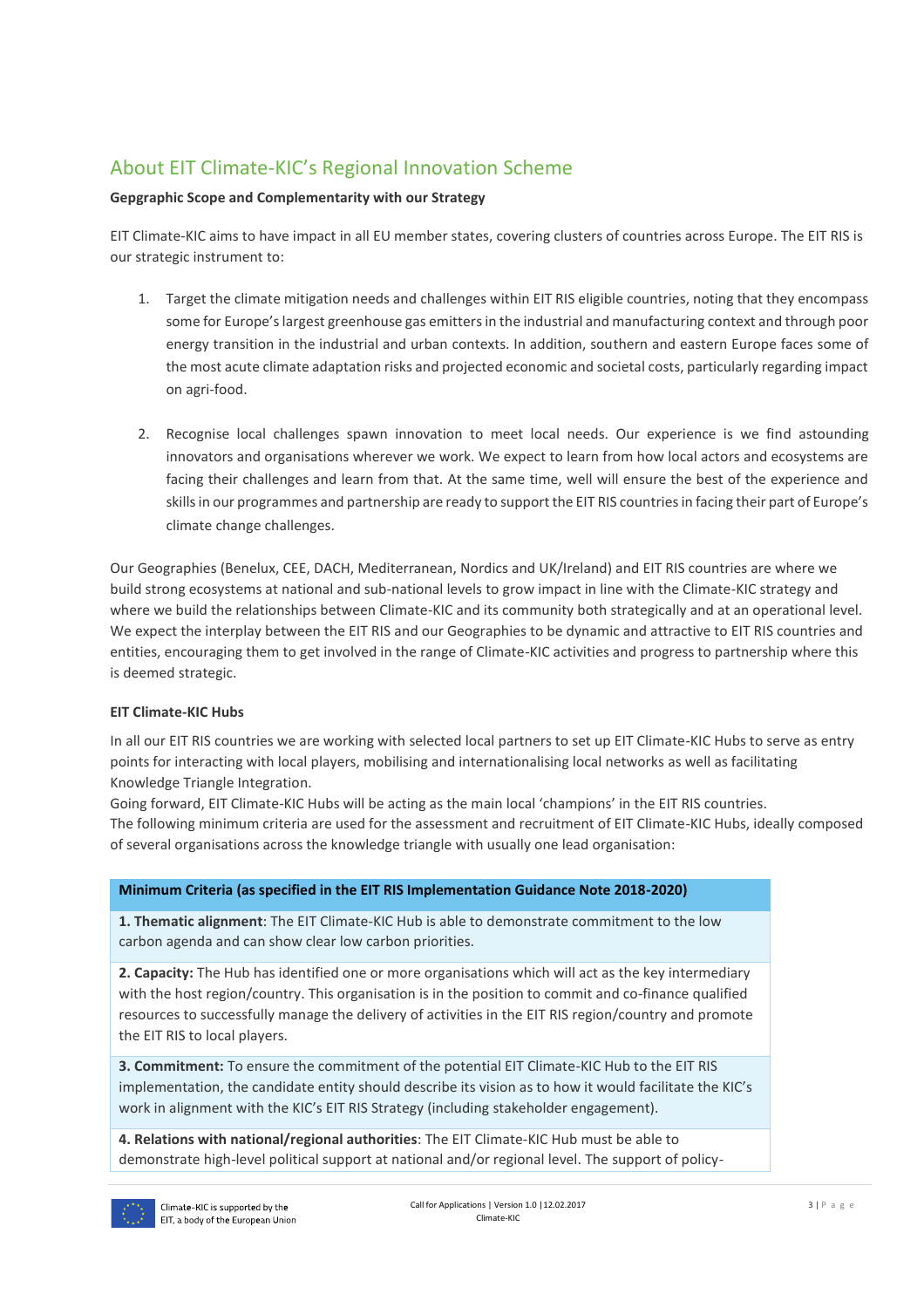makers is strongly encouraged in order to strengthen synergies and complementarities at all governance levels.

#### **EIT Climate-KIC criteria**

**5. Track record in innovation**: The EIT Climate-KIC Hub must be able to demonstrate a track record in low carbon sector innovation as well as the capacity to carry out activities across the entire innovation framework, working across the knowledge triangle (education, research, business).

**6. Strong group of partners:** The EIT Climate-KIC Hub has or is composed of a group of partners from across the knowledge triangle – universities, local authorities, companies and business intermediaries, research institutes, non-governmental organisations – who are keen and motivated to participate in local EIT RIS activities. If one entity acts as the EIT Climate-KIC Hub it has to demonstrate strong links and relationships with the aforementioned organisations.

**7. Plans to use other sources of funding**: The EIT Climate-KIC Hub must outline plans to mobilise and use "other sources of funding", such as national and regional funding, including EU Structural Funds, pre-accession assistance monies and own resources, to participate in the EIT RIS and create synergies. Ideally, the organisation acting as a Hub will have a track record in mobilising such funds.

#### **Links between the EIT RIS and Smart Specialisation**

The EIT RIS has been conceptualised in a way that allows for synergies and efficiency gains for regions that have been designing [Smart Specialisation Strategies](http://s3platform.jrc.ec.europa.eu/home;jsessionid=XB1STD1T3nHQDLCVBhcG8d6JDshtLxQVD2yGyg1rtnknHVZhsy1Q!1363157316!1401110414515) (RIS3) and are looking for a better integration of the Knowledge Triangle as a driver on enhanced innovation capacity at regional level. We see Smart Specialisation as providing a strategic framework for investments in research and innovation funded by the European Regional Development Fund by:

- Setting out the main priorities for investment,
- Listing other policies and programmes that support businesses to invest in innovation,
- Helping regions and their partners to identify opportunities and collaborate across nationally and beyond, and
- Helping to align the activities of European Structural Investment Fund with other research and innovation programmes.

The EIT RIS is fully aligned with that and we create a space for our Hubs to capitalise on synergies and complementarities with their RIS3 (and equivalent) and constantly encourage them to do so.

#### **Scope of EIT RIS Activities**

In accordance with the EIT RIS Implementation Guidance Note, EIT RIS activities are to contribute to two action lines:

- **Action Line 1**: Engage local players in KIC activities (example outputs: EIT RIS scholarships, internships, networking, and matchmaking for start-ups, students and researchers in innovation projects, etc.)
- **Action Line 2**: Mobilise, interlink and internationalise national/regional networks (example outputs: Identification and initiation of joint projects and pilots based on KTI approach, among local KT actors)

Our EIT RIS activities span the entire portfolio of education, innovation and business creation activities. Via our EIT RIS Hubs we work with

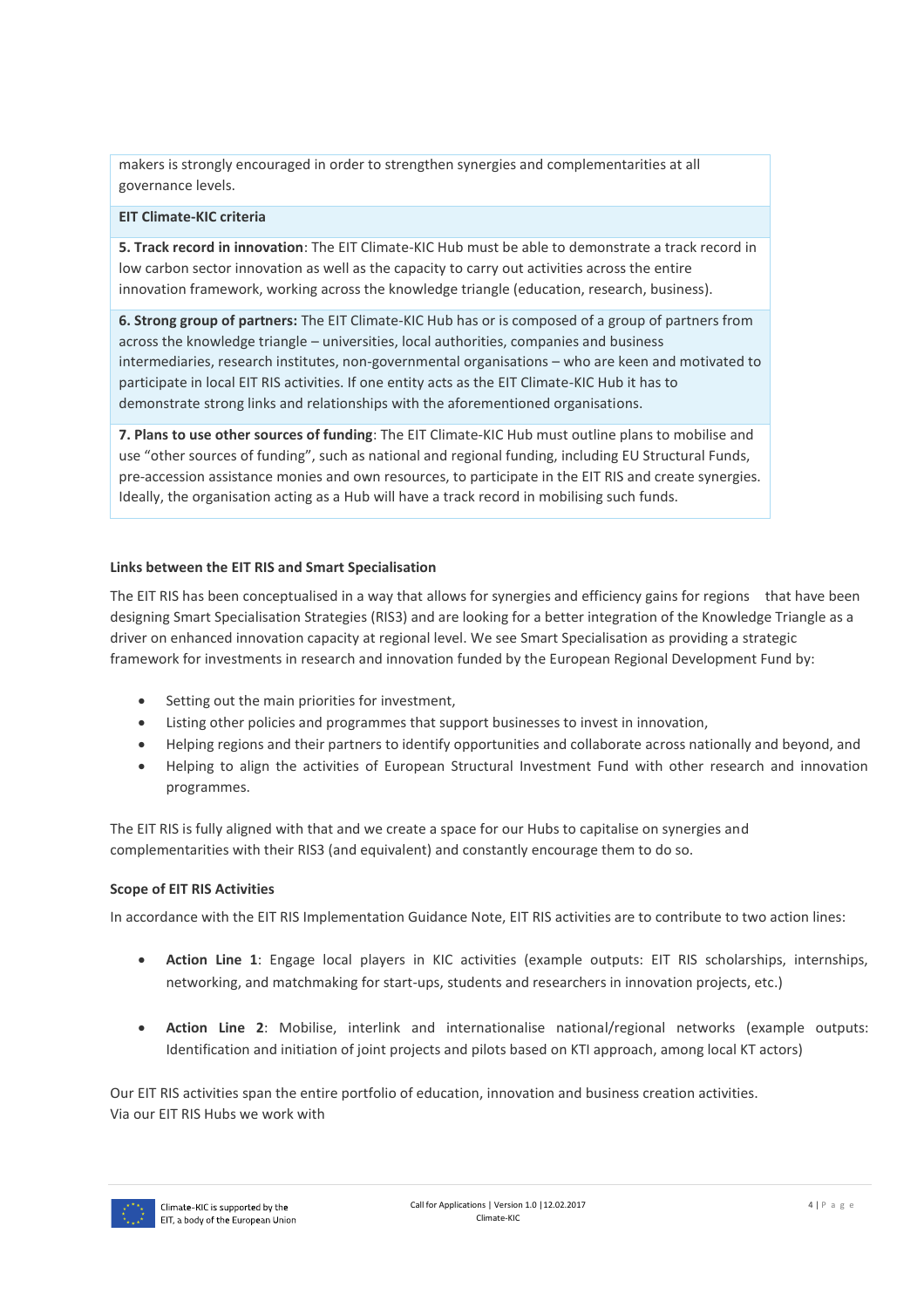- Startups: Common accelerator curriculum and methodology focusing on inter-country and regional mobility and cross-fertilisation
- Cities/districts: place-based hackathons, challenge-led workshops and (early stage) innovation projects
- Professionals: professional education and capacity-building courses and mobility programmes such as '[Pioneers](https://pioneers.climate-kic.org/)  [into Practice](https://pioneers.climate-kic.org/)'
- Students: climate innovation summer school ['The Journey'](https://journey.climate-kic.org/), pre-incubation programmes and hackathons
- Ecosystems: network development and internationalisation/interlinking

#### **Main Tasks of EIT Climate-KIC Hubs**

Our EIT Climate-KIC Hubs carry out the following main tasks:

- Identify and map relevant local stakeholders across the knowledge triangle and closely cooperate with them, putting special emphasis on local, regional and national authorities.
- Function as interaction point between EIT Climate-KIC and local stakeholders.
- Organise regular events and outreach activities to inform local stakeholders how to get involved in KIC activities and engage them.
- Source local talent (students, startups, innovators) and enable them to participate in KIC activities.
- Cooperate with other EIT Hubs (both internationally within EIT Climate-KIC and nationally cross-KIC) as necessary and regularly participate in EIT Climate-KIC organised meetings and calls to further refine EIT RIS strategy and goals.
- Provide EIT Climate-KIC with access to local, regional and national authorities and policy makers.
- Participate in high-level events to present the EIT RIS to relevant stakeholders and networks in Brussels and across Europe.
- Develop intelligence on EU, regional and national funding instruments and how these can be synergised with EIT RIS.

# About this Call

EIT Climate-KIC is looking to extend its geographic scope via the EIT Regional Innovation Scheme (EIT RIS), the EIT Community's outreach scheme. We are targeting innovative organisations from Croatia, Greece and Lithuania to join our network of partners and act as EIT Climate-KIC Hubs in the target countries. The EIT RIS connects EIT Climate-KIC with selected partnerships from business, higher education and research, as well as regional policy-makers, public entities and other stakeholders to spur innovation across Europe.

#### **Call Duration**

The call opens on 12 February 2018. The call closes on Tuesday, 10 April 2018, 23:59 CET. Late applications will not be accepted.

#### **Target countries**

The three target countries for this call are Croatia, Greece and Lithuania. Only organisations based in those three countries are eligible to apply under the current call.

#### **Selection Criteria, Process and Timeline**

Applications have to be sent via a dedicated **online form** and will be assessed against pre-set selection criteria. The selection criteria correspond to the above specified minimum and EIT Climate-KIC criteria:

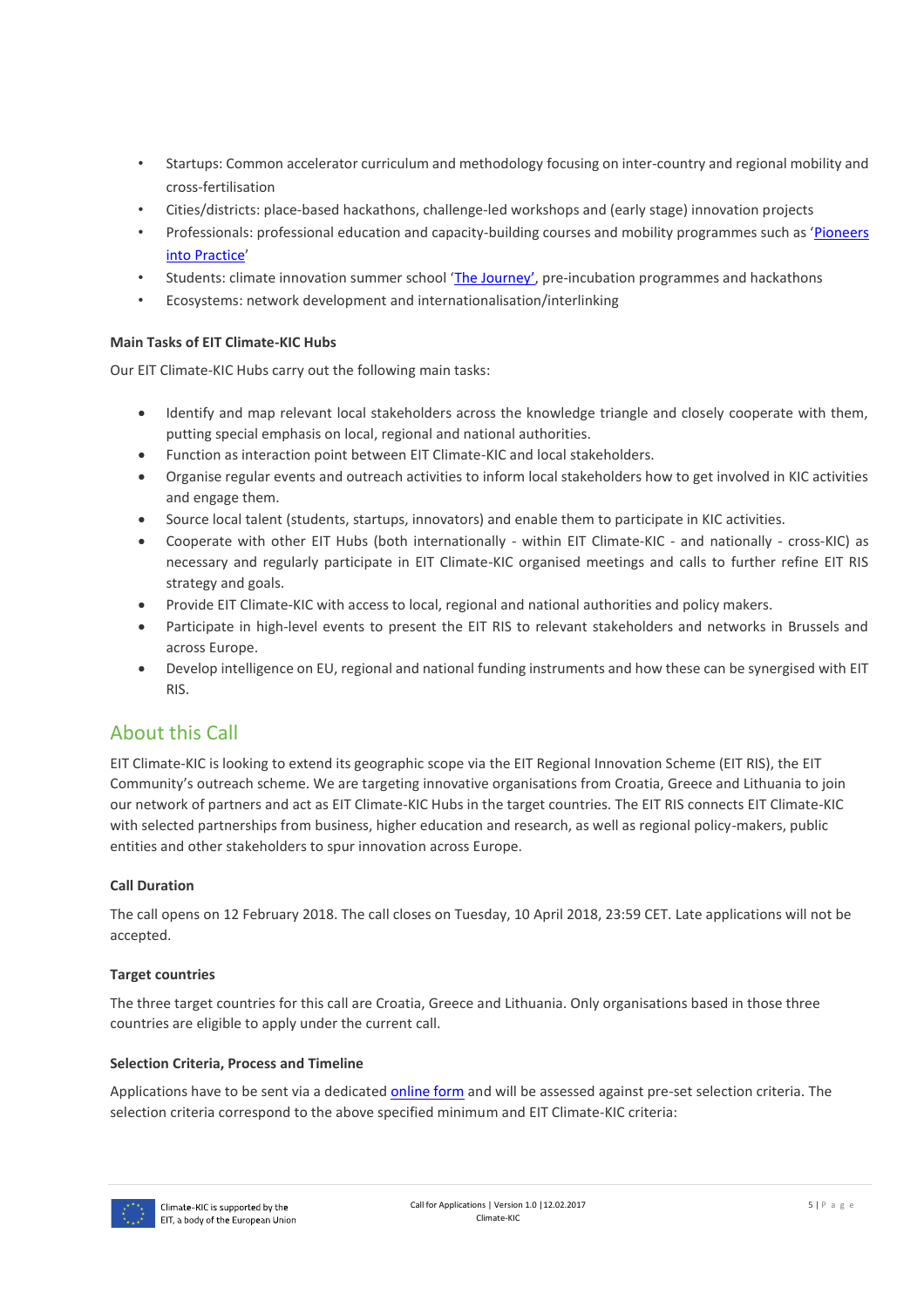| Criterion                                                  | Max. score |
|------------------------------------------------------------|------------|
| Thematic alignment and commitment to the low carbon agenda | 15         |
| Capable intermediary organisation                          | 15         |
| Commitment to the goals of the EIT RIS                     | 15         |
| Excellent relations with national/regional authorities     | 15         |
| Track record in innovation                                 | 15         |
| Strong group of partners                                   | 15         |
| Access to and plans to use other sources of funding        | 10         |
|                                                            | 100        |

All complete and eligible applications received until 10 April 2018, 23:59 CET via the *online form* will be assessed against the EIT and EIT Climate-KIC selection criteria. The threshold to pass the first assessment round is set at 60 points. The minimal score that must be achieved per criterion may not be less than 5.

After this first round of assessments based on written application documents, EIT Climate-KIC will schedule bilateral calls with the candidates whose applications were scored with 60 or more points. The applicants will have the opportunity to present themselves. This will be followed by a round of questions. The selection panel will be composed of representatives of EIT Climate-KIC's geographies and themes as well as independent experts.

The three most qualified applicants will be selected to participate in the EIT RIS.

#### **Timeline**

| Time            | Action                                                   |
|-----------------|----------------------------------------------------------|
| 10 April        | Call closes                                              |
| 11-20 April     | 1st assessment round (based on the written applications) |
| 20 April-25 May | 2nd assessment round (interviews via videoconferencing)  |
| 28 May-1 June   | Communication of selection results                       |

The results of the selection will be communicated to all applicants no later than **1 June 2018**. All applicants will receive confirmation in writing.

# Frequently Asked Questions

#### **Our organisation is already involved with another KIC. Can we still apply to become an EIT Climate-KIC Hub?**

Yes, it is possible to get involved with more than one KIC. We even encourage synergies between activities.

#### **Is it possible to apply for the EIT RIS as a single organisation?**

Yes, it is possible, however, we strongly encourage you to apply together with other organisations and form diverse partnerships across the knowledge triangle. If you apply as a single organisation you have to demonstrate even stronger links with and support of other entities.

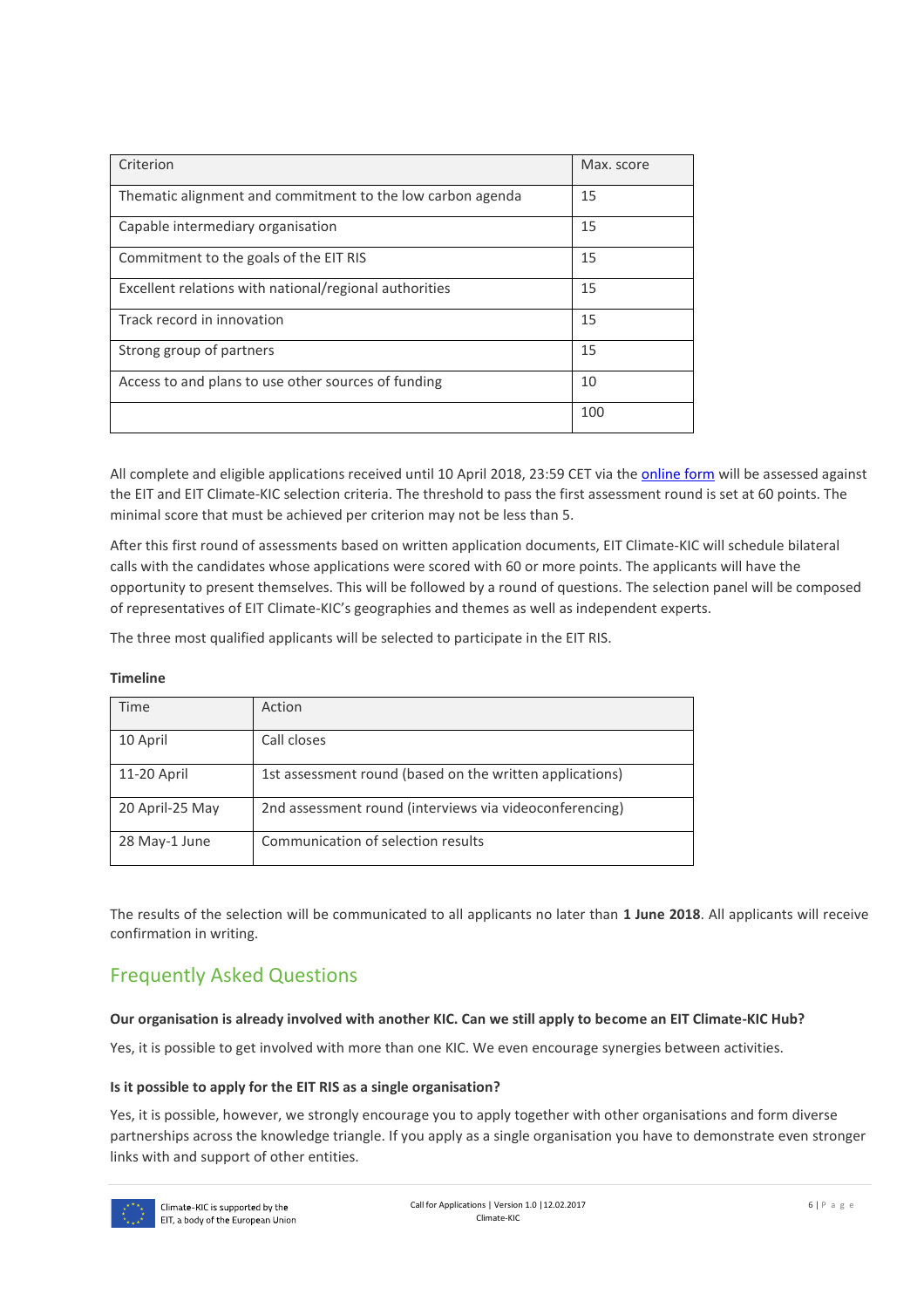#### **Is there funding available under the EIT RIS?**

Yes, there may be limited funding ("seed funding") available for qualifying proposals following selection as an EIT Climate-KIC Hub, however, we want to stress that neither EIT Climate-KIC nor the EIT RIS is a funding/granting scheme. By successfully applying to the present call for applications you become eligible to benefit from funding under the EIT RIS. Once you have been selected to work with us as an EIT Climate-KIC Hub under the EIT RIS you will be able to apply for internal calls for proposals open to EIT Climate-KIC entities involved in the delivery of our EIT RIS activities.

The primary sources of funding for the EIT RIS are from non-EIT sources (national funding, structural funds, participants' own resources, etc.) and we expect our partners to be able to co-fund and, ideally, pre-finance activities. The annual funding volume for an EIT Climate-KIC Hub typically ranges between 200,000 € and 500,000 € for EIT Climate-KIC partners (out of which approximately 200,000 € for startup and education grants alone). Synergies and complementarities with other EU, national, regional innovation initiatives and funding sources are strongly encouraged.

#### **If successful in the call, do we have to become an EIT Climate-KIC Community Member and EIT KIC partner?**

Through the EIT RIS, EIT Climate-KIC is looking to expand its geographical reach and bring in committed and complimentary members to join our community. We welcome applicants whose core competencies complement our existing community portfolio. EIT Climate-KIC intends to welcome certain selected EIT RIS entities into the community and will support their community membership application process to become fully-fledged EIT Climate-KIC community members and, thereafter, EIT KIC Partners, if this is deemed strategic and in line with the other relevant criteria. It is highly recommended that at least one of the organisations constituting a Hub applies to become an EIT Climate-KIC Community Member and, thereafter, EIT KIC partner. In addition to formal community membership other forms of engagement are possible.

#### **What are the benefits of being an EIT Climate-KIC community member?**

The Community members have access to a range of benefits and services. Becoming an EIT Climate-KIC community member will not only enable you to benefit from funding under the EIT RIS, but will also grant you all the benefits of getting involved in our community:

- Membership of a long-term community which is transforming climate change ideas into commercial success. We bring together the most influential and commercially minded players in the climate change space
- Attractive returns on investment through open innovation
- More influence in the climate change field by working alongside the brightest academic minds and commercial entrepreneurs
- Being part of a network which not only effectively combats climate change but also generates prosperity across Europe with global impact
- Potential to apply to become an EIT KIC partner

Note there is a fee associated with community membership.

#### **What are the expected benefits of the EIT RIS?**

Selected EIT RIS partnerships and their regions benefit from the exchange of knowledge and good practice capitalising on their strengths, accelerating their innovation output, boosting regional innovation, and thus contributing to economic growth and prosperity. As main innovation actors in the regions, their participation in the EIT RIS will strengthen the regional innovation eco-system and output.

Based on the principle that people are and/or act as carriers of knowledge, participants from diverse backgrounds will be able to apply the knowledge, expertise and entrepreneurial mind-set gained through this stimulus scheme in the KICs. Upon return they will benefit not only their institutions but also the way in which innovation is approached in their